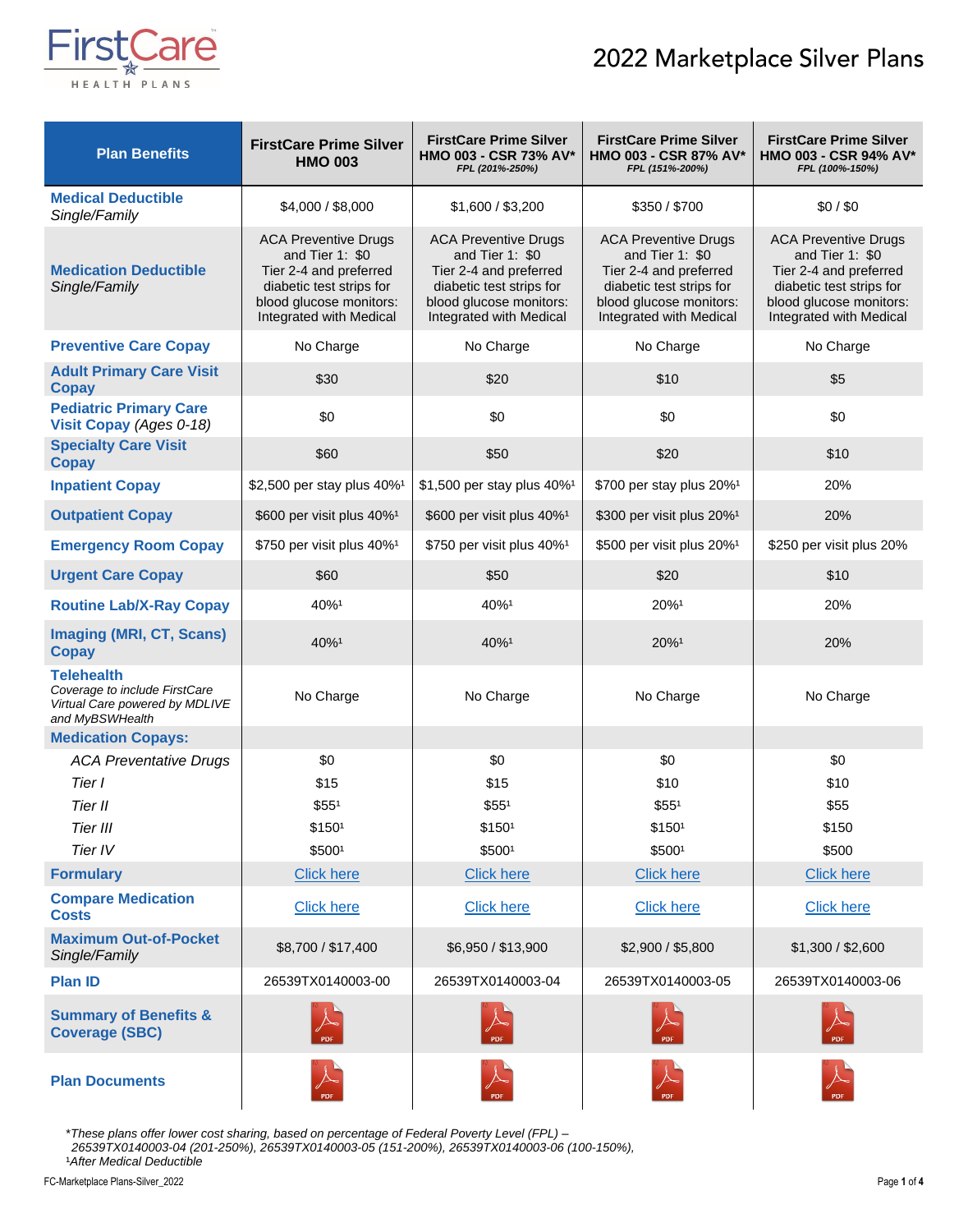## 2022 Marketplace Silver Plans



| <b>Plan Benefits</b>                                                                                           | <b>FirstCare Prime</b><br>Silver HMO 008                                                                        | <b>FirstCare Prime</b><br>Silver HMO 008 -<br><b>CSR 73% AV*</b><br>FPL (201%-250%)                             | <b>FirstCare Prime</b><br>Silver HMO 008 -<br><b>CSR 87% AV*</b><br>FPL (151%-200%)                             | <b>FirstCare Prime</b><br>Silver HMO 008 -<br><b>CSR 94% AV*</b><br>FPL (100%-150%)                             |
|----------------------------------------------------------------------------------------------------------------|-----------------------------------------------------------------------------------------------------------------|-----------------------------------------------------------------------------------------------------------------|-----------------------------------------------------------------------------------------------------------------|-----------------------------------------------------------------------------------------------------------------|
| <b>Medical Deductible</b><br>Single/Family                                                                     | \$8,550 / \$17,100                                                                                              | \$5,900 / \$11,800                                                                                              | \$1,800 / \$3,600                                                                                               | \$600 / \$1,200                                                                                                 |
|                                                                                                                | <b>ACA Preventive Drugs</b><br>and Tier 1: \$0                                                                  | <b>ACA Preventive Drugs</b><br>and Tier 1: \$0                                                                  | <b>ACA Preventive Drugs</b><br>and Tier 1: \$0                                                                  | <b>ACA Preventive Drugs</b><br>and Tier $1: $0$                                                                 |
| <b>Medication Deductible</b><br>Single/Family                                                                  | Tier 2-4 and preferred<br>diabetic test strips for<br>blood glucose monitors:<br><b>Integrated with Medical</b> | Tier 2-4 and preferred<br>diabetic test strips for<br>blood glucose monitors:<br><b>Integrated with Medical</b> | Tier 2-4 and preferred<br>diabetic test strips for<br>blood glucose monitors:<br><b>Integrated with Medical</b> | Tier 2-4 and preferred<br>diabetic test strips for<br>blood glucose monitors:<br><b>Integrated with Medical</b> |
| <b>Preventive Care Copay</b>                                                                                   | No Charge                                                                                                       | No Charge                                                                                                       | No Charge                                                                                                       | No Charge                                                                                                       |
| <b>Adult Primary Care Visit Copay</b>                                                                          | \$35                                                                                                            | \$15                                                                                                            | \$10                                                                                                            | \$10                                                                                                            |
| <b>Pediatric Primary Care Visit</b><br>Copay (Ages 0-18)                                                       | \$0                                                                                                             | \$0                                                                                                             | \$0                                                                                                             | \$0                                                                                                             |
| <b>Specialty Care Visit Copay</b>                                                                              | \$70                                                                                                            | \$50                                                                                                            | \$30                                                                                                            | \$30                                                                                                            |
| <b>Inpatient Copay</b>                                                                                         | $0\%$ <sup>1</sup>                                                                                              | $0\%$ <sup>1</sup>                                                                                              | $0\%$ <sup>1</sup>                                                                                              | $0\%$ <sup>1</sup>                                                                                              |
| <b>Outpatient Copay</b>                                                                                        | $0\%$ <sup>1</sup>                                                                                              | $0\%$ <sup>1</sup>                                                                                              | $0\%$ <sup>1</sup>                                                                                              | $0\%$ <sup>1</sup>                                                                                              |
| <b>Emergency Room Copay</b>                                                                                    | $0\%$ <sup>1</sup>                                                                                              | $0\%$ <sup>1</sup>                                                                                              | $0\%$ <sup>1</sup>                                                                                              | $0\%$ <sup>1</sup>                                                                                              |
| <b>Urgent Care Copay</b>                                                                                       | \$70                                                                                                            | \$50                                                                                                            | \$30                                                                                                            | \$30                                                                                                            |
| <b>Routine Lab/X-Ray Copay</b>                                                                                 | $0\%$ <sup>1</sup>                                                                                              | $0\%$ <sup>1</sup>                                                                                              | $0\%$ <sup>1</sup>                                                                                              | $0\%$ <sup>1</sup>                                                                                              |
| <b>Imaging (MRI, CT, Scans) Copay</b>                                                                          | $0\%$ <sup>1</sup>                                                                                              | $0\%$ <sup>1</sup>                                                                                              | $0\%$ <sup>1</sup>                                                                                              | $0\%$ <sup>1</sup>                                                                                              |
| <b>Telehealth</b><br>Coverage to include FirstCare Virtual<br>Care powered by MDLIVE and<br><b>MyBSWHealth</b> | $0\%$ <sup>1</sup>                                                                                              | $0\%$ <sup>1</sup>                                                                                              | $0\%$ <sup>1</sup>                                                                                              | $0\%$ <sup>1</sup>                                                                                              |
| <b>Medication Copays:</b>                                                                                      |                                                                                                                 |                                                                                                                 |                                                                                                                 |                                                                                                                 |
| <b>ACA Preventative Drugs</b>                                                                                  | \$0                                                                                                             | \$0                                                                                                             | \$0                                                                                                             | \$0                                                                                                             |
| Tier I<br>Tier II                                                                                              | \$15<br>$0\%$ <sup>1</sup>                                                                                      | \$15<br>$0\%$ <sup>1</sup>                                                                                      | \$15<br>$0\%$ <sup>1</sup>                                                                                      | \$10<br>$0\%$ <sup>1</sup>                                                                                      |
| Tier III                                                                                                       | $0\%$ <sup>1</sup>                                                                                              | $0\%$ <sup>1</sup>                                                                                              | $0\%$ <sup>1</sup>                                                                                              | $0\%$ <sup>1</sup>                                                                                              |
| Tier IV                                                                                                        | $0\%$ <sup>1</sup>                                                                                              | $0\%$ <sup>1</sup>                                                                                              | $0\%$ <sup>1</sup>                                                                                              | $0\%$ <sup>1</sup>                                                                                              |
| <b>Formulary</b>                                                                                               | <b>Click here</b>                                                                                               | <b>Click here</b>                                                                                               | <b>Click here</b>                                                                                               | <b>Click here</b>                                                                                               |
| <b>Compare Medication Costs</b>                                                                                | <b>Click here</b>                                                                                               | <b>Click here</b>                                                                                               | <b>Click here</b>                                                                                               | <b>Click here</b>                                                                                               |
| <b>Maximum Out-of-Pocket</b><br>Single/Family                                                                  | \$8,550 / \$17,100                                                                                              | \$5,900 / \$11,800                                                                                              | \$1,800 / \$3,600                                                                                               | \$600 / \$1,200                                                                                                 |
| <b>Plan ID</b>                                                                                                 | 26539TX0140008-00                                                                                               | 26539TX0140008-04                                                                                               | 26539TX0140008-05                                                                                               | 26539TX0140008-06                                                                                               |
| <b>Summary of Benefits &amp;</b><br><b>Coverage (SBC)</b>                                                      |                                                                                                                 |                                                                                                                 |                                                                                                                 |                                                                                                                 |
| <b>Plan Documents</b>                                                                                          |                                                                                                                 | <b>PDF</b>                                                                                                      | PDF                                                                                                             |                                                                                                                 |

*\*These plans offer lower cost sharing, based on percentage of Federal Poverty Level (FPL) – 26539TX0140008-04 (201-250%), 26539TX0140008-05 (151-200%), 26539TX0140008-06 (100-150%) ¹After Medical Deductible*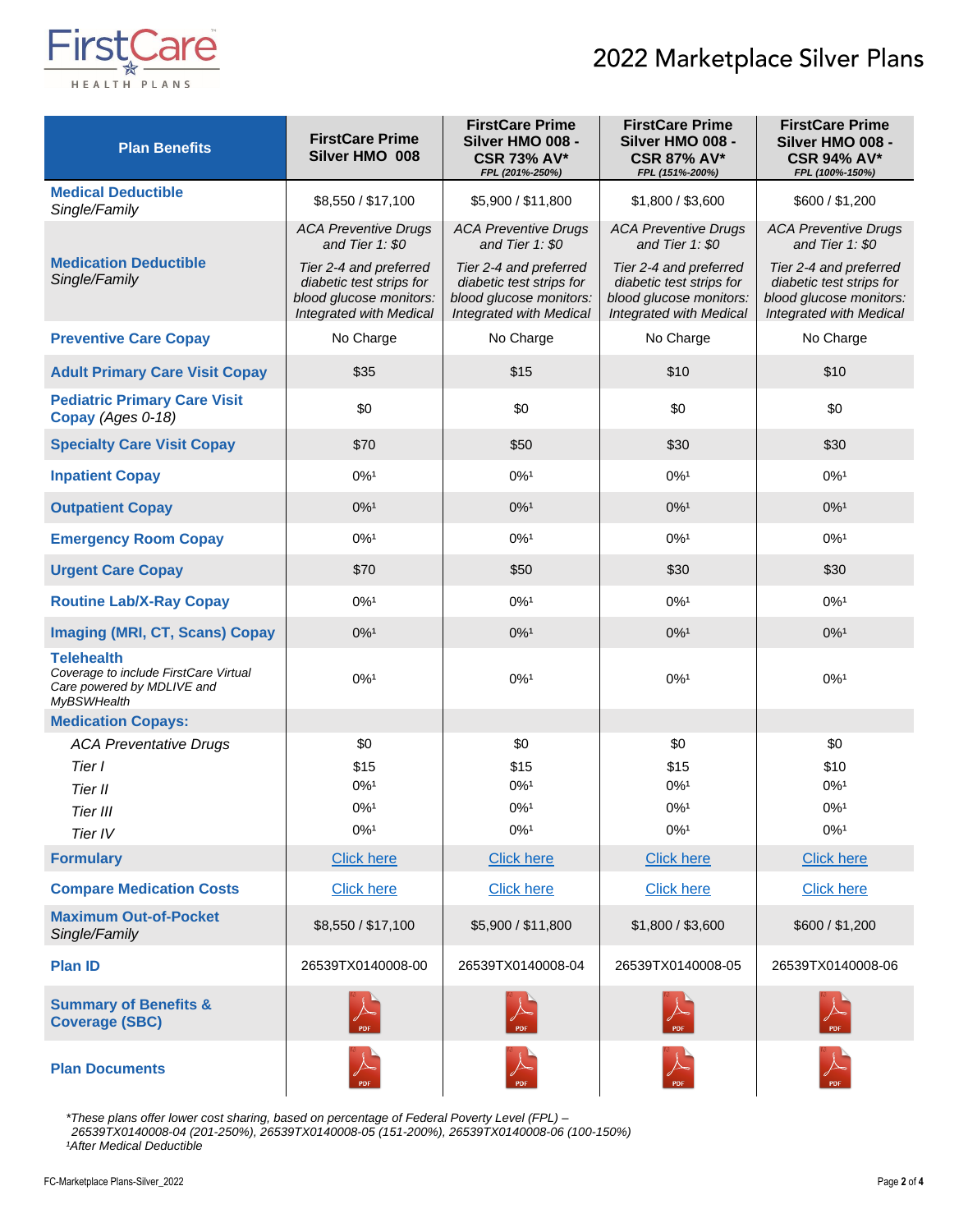## 2022 Marketplace Silver Plans



| <b>Plan Benefits</b>                                                                                           | <b>FirstCare Prime</b><br><b>Silver HMO 012</b> | <b>FirstCare Prime</b><br>Silver HMO 012 -<br><b>CSR 73% AV*</b><br>FPL (201%-250%) | <b>FirstCare Prime</b><br>Silver HMO 012 -<br><b>CSR 87% AV*</b><br>FPL (151%-200%) | <b>FirstCare Prime</b><br>Silver HMO 012 -<br><b>CSR 94% AV*</b><br>FPL (100%-150%) |
|----------------------------------------------------------------------------------------------------------------|-------------------------------------------------|-------------------------------------------------------------------------------------|-------------------------------------------------------------------------------------|-------------------------------------------------------------------------------------|
| <b>Medical Deductible</b><br>Single/Family                                                                     | \$0/\$0                                         | \$0/\$0                                                                             | \$0/\$0                                                                             | \$0/\$0                                                                             |
| <b>Medication Deductible</b><br>Single/Family                                                                  | \$0                                             | \$0                                                                                 | \$0                                                                                 | \$0                                                                                 |
| <b>Preventive Care Copay</b>                                                                                   | No Charge                                       | No Charge                                                                           | No Charge                                                                           | No Charge                                                                           |
| <b>Adult Primary Care Visit</b><br><b>Copay</b>                                                                | \$40                                            | \$40                                                                                | \$15                                                                                | \$0                                                                                 |
| <b>Pediatric Primary Care Visit</b><br>Copay (Ages 0-18)                                                       | \$0                                             | \$0                                                                                 | \$0                                                                                 | \$0                                                                                 |
| <b>Specialty Care Visit Copay</b>                                                                              | \$80                                            | \$75                                                                                | \$30                                                                                | \$10                                                                                |
| <b>Inpatient Copay</b>                                                                                         | \$2,500 per stay                                | \$1,500 per stay                                                                    | \$500 per stay                                                                      | \$300 per stay                                                                      |
| <b>Outpatient Copay</b>                                                                                        | \$500                                           | \$500                                                                               | \$500                                                                               | \$200                                                                               |
| <b>Emergency Room Copay</b>                                                                                    | \$750                                           | \$750                                                                               | \$750                                                                               | \$200                                                                               |
| <b>Urgent Care Copay</b>                                                                                       | \$80                                            | \$75                                                                                | \$30                                                                                | \$10                                                                                |
| <b>Routine Lab/X-Ray Copay</b>                                                                                 | \$125 for X-rays,<br>\$50 for Labs              | \$125 for X-rays,<br>\$50 for Labs                                                  | \$75 for X-rays,<br>\$50 for Labs                                                   | \$35 for X-rays,<br>\$25 for Labs                                                   |
| <b>Imaging (MRI, CT, Scans)</b><br><b>Copay</b>                                                                | \$250                                           | \$250                                                                               | \$250                                                                               | \$75                                                                                |
| <b>Telehealth</b><br>Coverage to include FirstCare Virtual<br>Care powered by MDLIVE and<br><b>MyBSWHealth</b> | No Charge                                       | No Charge                                                                           | No Charge                                                                           | No Charge                                                                           |
| <b>Medication Copays:</b>                                                                                      |                                                 |                                                                                     |                                                                                     |                                                                                     |
| <b>ACA Preventative Drugs</b>                                                                                  | \$0                                             | \$0                                                                                 | \$0                                                                                 | \$0                                                                                 |
| Tier I                                                                                                         | \$15                                            | \$15                                                                                | \$10                                                                                | \$10                                                                                |
| Tier II                                                                                                        | \$55                                            | \$55                                                                                | \$55                                                                                | \$55                                                                                |
| Tier III<br>Tier IV                                                                                            | \$150                                           | \$150                                                                               | \$150<br>\$500                                                                      | \$150<br>\$500                                                                      |
| <b>Formulary</b>                                                                                               | \$500<br><b>Click here</b>                      | \$500<br><b>Click here</b>                                                          | <b>Click here</b>                                                                   | <b>Click here</b>                                                                   |
|                                                                                                                |                                                 |                                                                                     |                                                                                     |                                                                                     |
| <b>Compare Medication Costs</b>                                                                                | <b>Click here</b>                               | <b>Click here</b>                                                                   | <b>Click here</b>                                                                   | <b>Click here</b>                                                                   |
| <b>Maximum Out-of-Pocket</b><br>Single/Family                                                                  | \$8,700 / \$17,400                              | \$6,950 / \$13,900                                                                  | \$2,250 / \$4,500                                                                   | \$800 / \$1,600                                                                     |
| <b>Plan ID</b>                                                                                                 | 26539TX0140012-00                               | 26539TX0140012-04                                                                   | 26539TX0140012-05                                                                   | 26539TX0140012-06                                                                   |
| <b>Summary of Benefits &amp;</b><br><b>Coverage (SBC)</b>                                                      | PDF                                             |                                                                                     |                                                                                     |                                                                                     |
| <b>Plan Documents</b>                                                                                          | PDF                                             | PDF                                                                                 | <b>PDF</b>                                                                          |                                                                                     |

*\*These plans offer lower cost sharing, based on percentage of Federal Poverty Level (FPL) –*

*26539TX0140012-04 (201-250%), 26539TX0140012-05 (151-200%), 26539TX0140012-06 (100-150%) ¹After Medical Deductible*